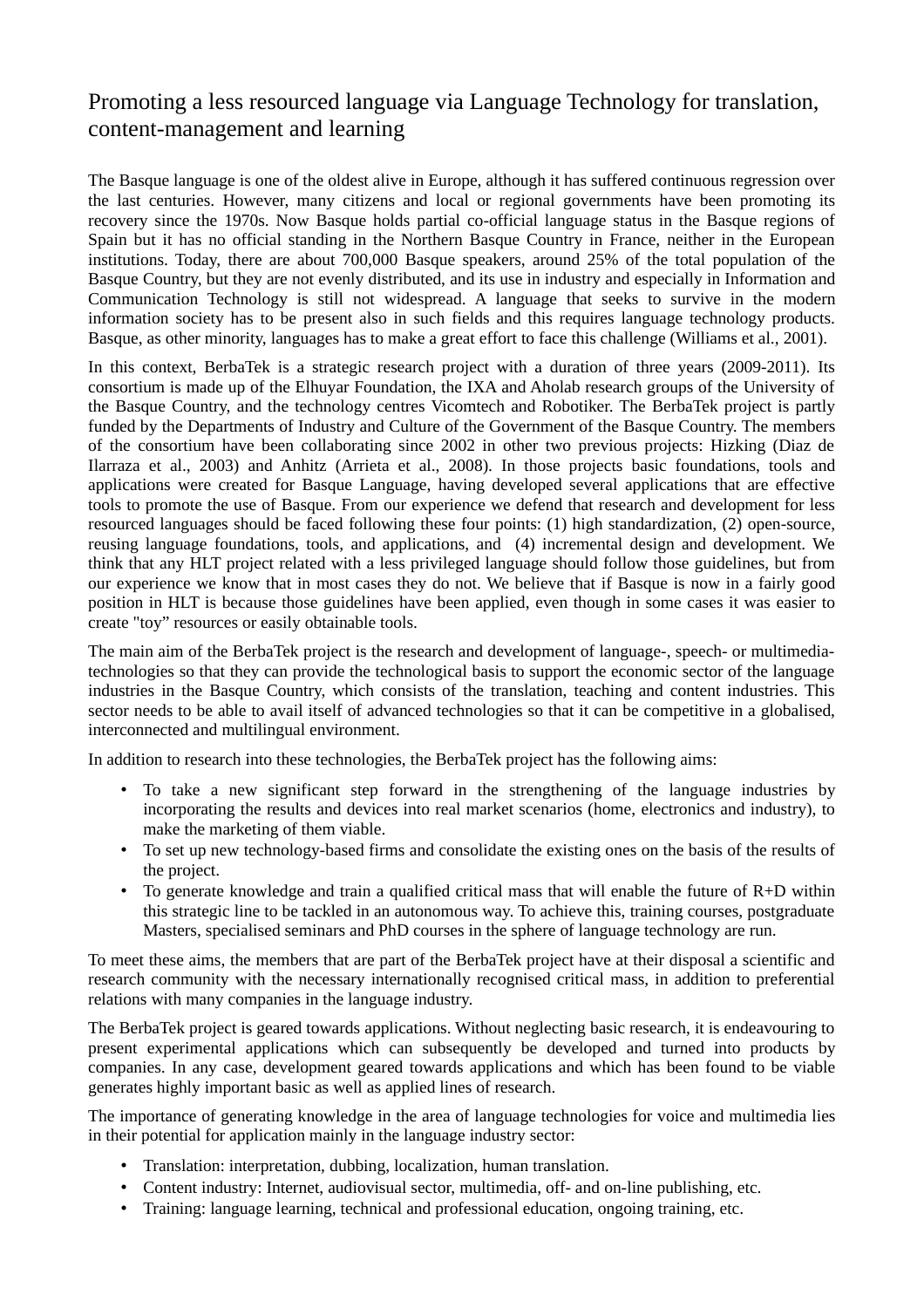|                                                                                                                                                                                                                                                                                                                                 | <b>Translation</b><br><b>Translation</b><br><b>Localization</b><br>Interpreting<br><b>Dubbing</b><br>                          | <b>Content</b><br><b>Terminology, lexicography</b><br><b>Publishers</b><br><b>Media</b><br>                                                                                    |  | <b>Learning</b><br><b>Language learning</b><br><b>Formal education</b><br><b>Masters and PhD.s</b><br>$\cdots$         |  |                 |
|---------------------------------------------------------------------------------------------------------------------------------------------------------------------------------------------------------------------------------------------------------------------------------------------------------------------------------|--------------------------------------------------------------------------------------------------------------------------------|--------------------------------------------------------------------------------------------------------------------------------------------------------------------------------|--|------------------------------------------------------------------------------------------------------------------------|--|-----------------|
|                                                                                                                                                                                                                                                                                                                                 | <b>Machine translation</b><br><b>Translation memories</b><br><b>Speech translation</b><br><b>Automatic dubbing</b><br>$\cdots$ | Information retrieval<br>(monolingual, multilingual,<br>semantic, multimedia)<br>Information extraction<br>Spell checking<br>Knowledge management<br><b>Question answering</b> |  | Personal tutors<br>E-learning systems<br><b>Pronunciation checkers</b><br><b>Building of exercices</b><br>and examples |  | berbat <b>(</b> |
| Language technologies: text corpora, lexica, dictionaries and ontologies,<br>computational grammars, morphosyntactic analyzers, natural language<br>processing<br>Speech technologies: speech corpora, speech recognition, voice transformation,<br>speech synthesis, dialog systems<br>Multimedia technologies: image analysis |                                                                                                                                |                                                                                                                                                                                |  |                                                                                                                        |  |                 |

Although there is no reason why they should not have applications in many other industrial sectors, such as telecommunications (speech, messaging, voice and data integration...), telesales and telesupport (ecommerce, call centres, after-sales services, telebanking and all the forms of business that take place through the telecommunications networks...), business processes (knowledge acquisition, publishing, localization and association of corporate information, office automation...), interactive elements (control systems, navigation and steering, both for global systems and for small pieces of equipment and domestic products, including home automated systems), leisure and entertainment (games, computer stories, adventures and virtual trips, etc.) or public administration (citizens' service, e-Government...).

What is more, as the BerbaTek project is the first to include the different areas comprising the economic sector of the language industries as such, it is set to facilitate the structuring of the sector. The development of language technologies will also have a positive impact on the globalisation process of Basque companies of all kinds, as they will enable the leap to the multilingual scenario in which translation and language teaching are key factors to be addressed more effectively. Also the fact that the Basque Country is a multilingual community offers know-how and an unbeatable test bench for the development not only of language technologies, but also of the Language Industry, and offers a good starting point with a view to positioning the Basque Autonomous Community among top countries in language and voice technologies.

Throughout the BerbaTek project, we are creating some demos to show the potential of the integration of language-, speech- and multimedia-technologies, when it comes to creating applications for the areas of language industries, that is, for translation, contents and teaching. These are the demos we are building:

- Automatic dubbing of documentaries into Basque using subtitles in Spanish (with possible automatic creation of the Spanish subtitles from the Spanish audio, by means of ASR).
- Multimedia and multilingual semantic web search engine on science and technology content, including posterior navigation through related content or similar images.
- Personal tutor in language learning through a speech-driven avatar, with automatically created grammar and comprehension exercises, writing aids (dictionaries, writing numbers, spelling...) and automatic evaluation of pronunciation.